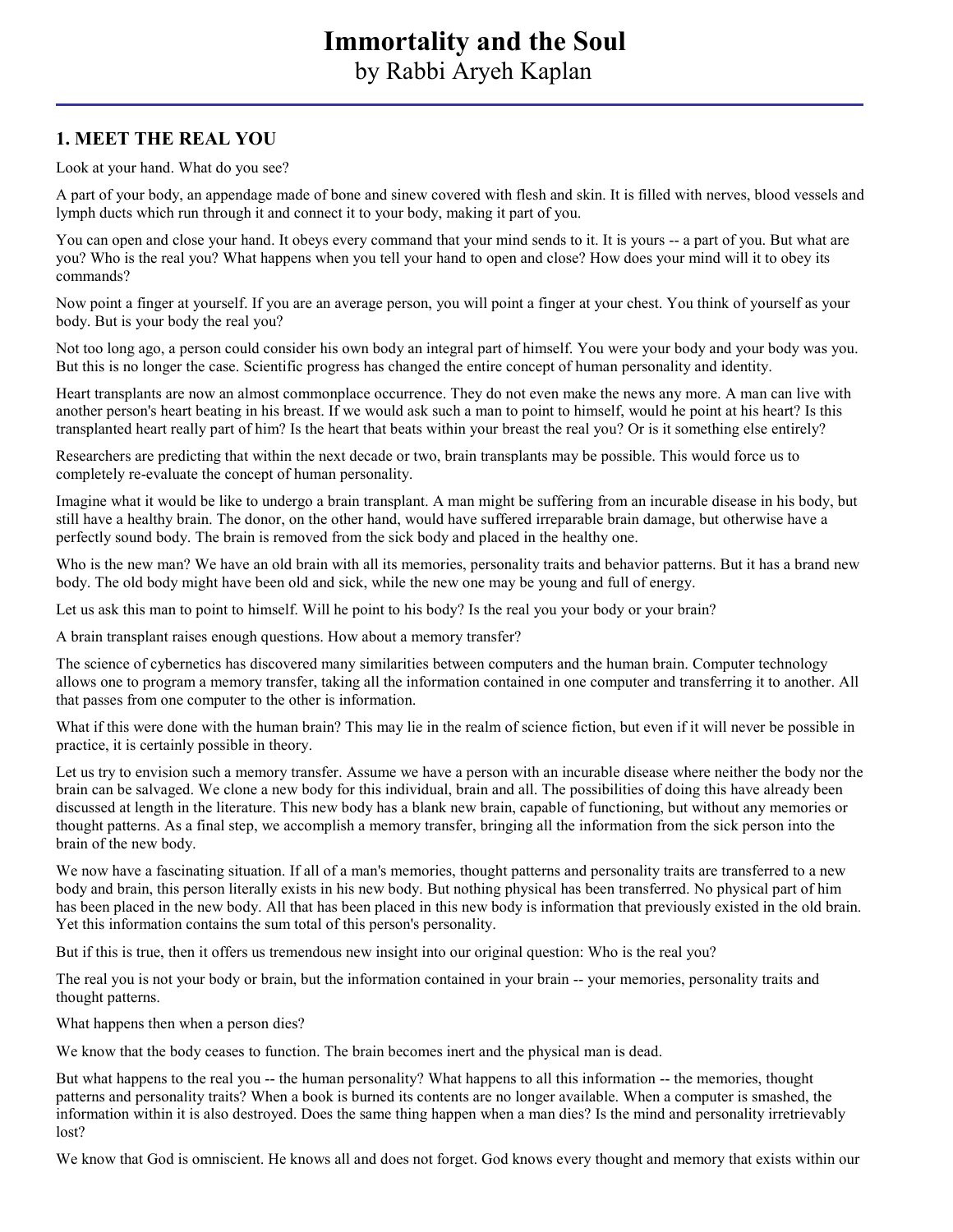brains. There is no bit of information that escapes His knowledge.

What, then, happens when a man dies? God does not forget, and therefore all of this information continues to exist, at least in God's memory.

We may think of something existing only in memory as being static and effectively dead. But God's memory is not a static thing. The sum total of a human personality may indeed exist in God's memory, but it can still maintain its self-identity and volition, and remain in an active state.

This sum total of the human personality existing in God's memory is what lives on even after a man dies.

The concept of immortality and of the soul may well be outside the realm of human comprehension. "No eye has seen it other than God." However, our limited understanding of both God and man can provide us with some degree of perception into our ultimate future.

To speak of a concept such as God's memory is indeed very difficult. It involves a deep discussion of the entire transcendental sphere. We therefore give it names that have meaning to us, such as Paradise, the World to Come, the World of Souls, (1) or the bond of eternal life. However, the Bible speaks of immortality as a return to God Himself (Eccl. 12:7): "The dust returns to the dust as it were, but the spirit returns to God Who gave it."

## **2. NAKED BEFORE GOD**

We have seen that our knowledge of the mind and our traditions regarding God can give us some handle on the question of immortality.

But what is immortality like? What is it like to be a disembodied soul? How does it feel to be in the World of Soul?

We know that the human brain, marvelous organ that it is, is still very inefficient as a thinking device. Henri Bergson has suggested that one of the main functions of the brain and nervous system is to eliminate activity and awareness, rather than produce it.

Aldous Huxley(2) quotes Prof C.D. Broad's comments on this. He says that every person is capable of remembering everything that has ever happened to him. He is able to perceive everything that surrounds him. However, if all this information poured into our minds at once, it would overwhelm us. So the function of the brain and nervous system is to protect us and prevent us from being overwhelmed and confused by the vast amount of information that impinges upon our sense organs. They shut out most of what we perceive and remember. All that would confound us is eliminated and only the small, special selection that is useful is allowed to remain.

Huxley explains that our mind has powers of perception and concentration that we cannot even begin to imagine. But our main business is to survive at all costs. To make survival possible, all of our mind's capabilities must be funneled through the reducing valve of the brain.

Some researchers are studying this effect. They believe that this reducing-valve effect may be very similar to the jamming equipment used to block out offensive radio broadcasts. The brain constantly produces a kind of static, cutting down our perception and reducing our mental activity.

This static can actually be seen. When you close your eyes, you see all sorts of random pictures flashing through your mind. It is impossible to concentrate on any one of them for more than an instant, and each image is obscured by a host of others superimposed over it.

This static can even be seen when your eyes are opened. However, one usually ignores these images since they are so faint compared to our visual perception. However, they still reduce one's perception, both of the world around him and of himself.

Much of what we know about this static is a result of research done with drugs that eliminate it. According to a number of authorities, this is precisely how the psychedelic drugs work.

Now imagine the mental activity of a disembodied soul, standing naked before God. The reducing valve is gone entirely. The mind is open and transparent. Things can be perceived in a way that is impossible to a mind held back by a body and nervous system. The visions and understanding are the most delightful bliss imaginable (as per: "the righteous, sitting with their crowns on their heads, delighting in the shine of the Divine Presence."(3) )

This is what Job meant when he said (19:26), "And when after my skin is destroyed, then without my flesh shall I see God.".

But then, an individual will also see himself in a new light Every thought and memory will be lucid, and he will see himself for the first time without the static and jamming that shuts out most thoughts.

Even in our mortal physical state, looking at oneself can sometimes be pleasing and at other times very painful. Certain acts leave us proud and pleased with ourselves. Others cause excruciating pains, especially when we are caught.

Imagine standing naked before God, with your memory wide open, completely transparent without any jamming mechanism or reducing valve to diminish its force. You will remember everything you ever did and see it in a new light. You will see it in the light of the unshaded spirit or, if you will, in God's own light that shines from one end of creation to the other. The memory of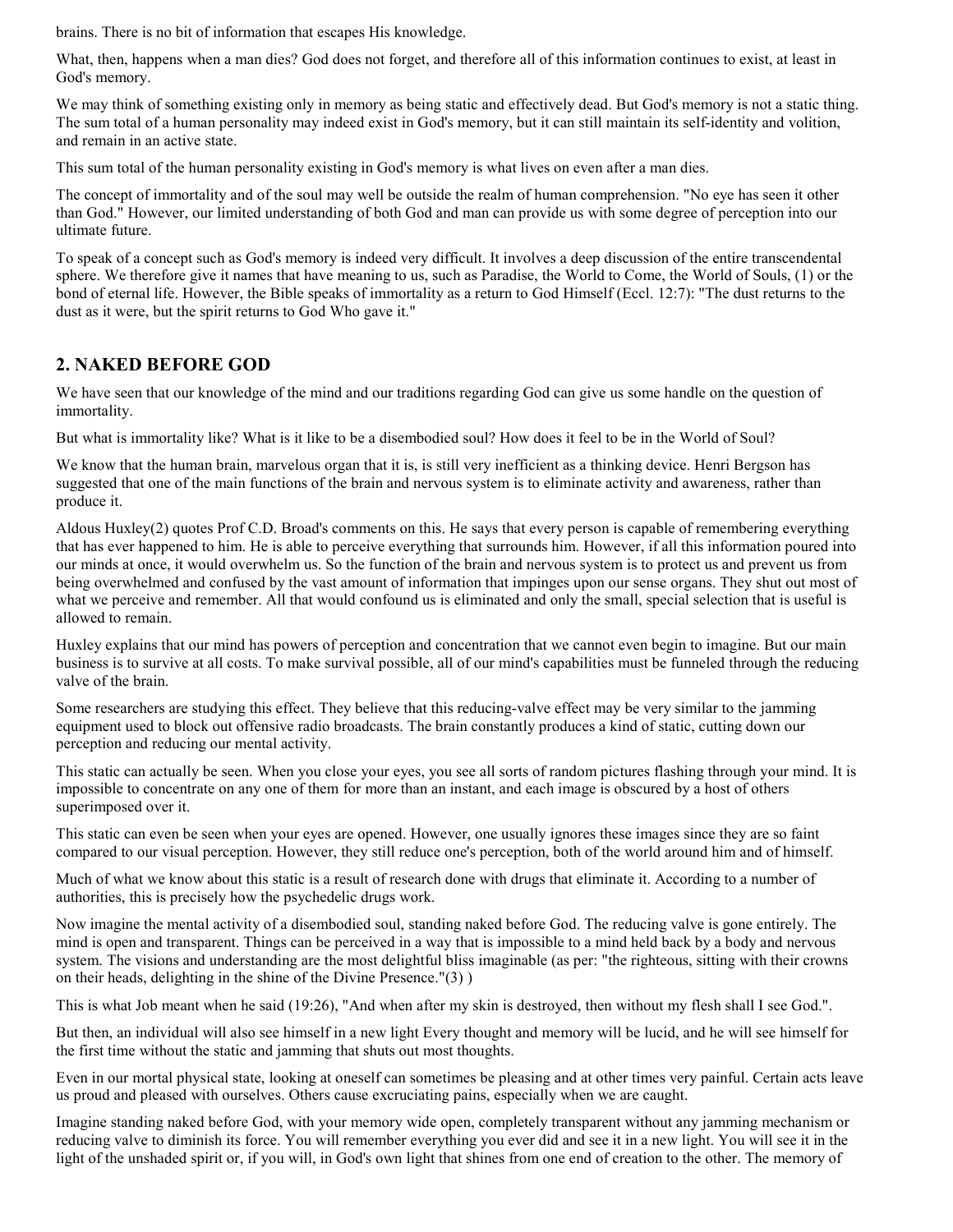every good deed will be the sublimest of pleasures, as our tradition speaks of the world to come.

But your memory will also be open to all the things of which you are ashamed. They cannot be rationalized away or dismissed. You will be facing yourself, fully aware of the consequences of all your deeds. We all know the terrible shame and humiliation experienced when one is caught in the act of doing something wrong. Imagine being caught by one's own memory with no place to escape. This indeed, may be what Daniel is alluding to when he says (Dan. 12:2), "And many of them that sleep in the dust shall awake, some to everlasting life, and some to reproach and everlasting shame."

A number of our great teachers (4) write that the fire of netherworld is actually the burning shame one experiences because of his sins. Again, this may be alluded to in the words of the prophet (Isa. 66:24), "And they shall go forth and look upon the carcasses of the men that have rebelled against Me; for their worm shall not die, nor shall their fire be quenched, and they shall be ashamed before all flesh." We find that evil leads to shame, as it is written (Jer. 7:19), "Are they angering Me, says God, are they not provoking themselves, to their own shame...Behold My anger... shall not burn, and shall not be quenched." The main concept of reward is that it be without shame, as we find (Joel 2:26), "And you shall eat and be satisfied... and my people shall never be ashamed."

The Talmud provides us with even stronger evidence that shame burns like fire. It states, "Rabbi Chanina says; this teaches us that each one (in the World of Souls) is burned by the canopy of his companion. Woe, for that-shame! Woe, for that humiliation." (5) We find that shame is a major form of punishment in the Midrash on the verse (Ps. 6:11), "All your enemies shall be ashamed and very confounded:" Rabbi Joshua ben Levi says, "God only curses the wicked with shame."(6) This is also alluded to in the Talmudic statement, "It is better for Amram to suffer shame in this world, and not in the World to come."(7) Similarly, "Blessed is God who gave him shame in this world and not the next." (8) When the Zohar speaks of the future reward, it says, "Happy is he who comes here without shame."(9)

Of course, these concepts of fire and shame, as used by our Sages, may also contain deeper mysteries and meanings. But taken literally, one says that a major ingredient of fire may be shame.(10) How else could one characterize the agony of unconcealed shame upon a soul?

We are taught that the judgment of the wicked lasts 12 months.(11) Even the naked soul can gradually learn to live with this shame and forget it, and the pain eventually subsides. It may be more than coincidence that 12 months is also the length of time required for something to be forgotten in Talmudic law. Thus one mourns a parent for 12 months,(12) and says a special blessing upon seeing a close friend after this period of time.(13) (Of course, there is an exception to this rule. There are the non-believers and worst of sinners reckoned in' the Talmud.(14) These individuals have nothing else but their shame and have no escape from everlasting torment.)

But even temporary torment is beyond our imagination. The twelfth century sage Nachmanides writes that all the suffering of Job would not compare to an instant in netherworld.(15) Rabbi Nachman of Breslov says the same of a man who suffered for years from the most indescribable torments: it is still better than a single burn in netherworld.(16) Mental torture cannot be compared to the mere physical.

Here again, when we speak of paradise and netherworld, we find that we are not discussing mystical concepts, but ideas that are well within the realm of scientific psychology, such as shame. We can now proceed a step further.

## **3. WHAT THE DEAD THINK OF US**

There is another dimension of immortality discussed in the Talmud. It asks: Do the dead know what is happening in the world of the living?(17)

After an involved discussion, the Talmud concludes that they do have this awareness.(18) The Kaballistic philosophers explain that the soul achieves a degree of unity with God, the source of all knowledge, and therefore also partakes of His omniscience.

When a man dies, he enters a new world of awareness. He exists as a disembodied soul and yet is aware of what is happening in the physical world. Gradually, he learns to focus on any physical event he wishes. At first this is a frightening experience. You know that you are dead. You can see your body lying there, with your friends and relatives standing around crying over you. We are taught that immediately after death, the soul is in a great state of confusion.(19)

What is the main source of its attention? What draws its focus more than anything else?

We are taught that it is the body. Most people identify themselves with their bodies, as we have discussed earlier. It is difficult for a soul to break this thought habit, and therefore, for the first few days, the soul is literally obsessed with its previous body. This is alluded to in the verse (Job 14:22), "And his soul mourns for him."(20)

This is especially true before the body is buried.(21) The soul wonders what will happen to the body. It finds it to be both fascinating and frightening to watch its own body's funeral arrangements and preparation for burial.

Of course, this is one of the reasons why Judaism teaches us that we must have the utmost respect for human remains. We can imagine how painful it is for a soul to see its recent body cast around like an animal carcass. The Torah therefore forbids this.

This is also related to the question of autopsies. We can imagine how a soul would feel when seeing its body lying on the autopsy